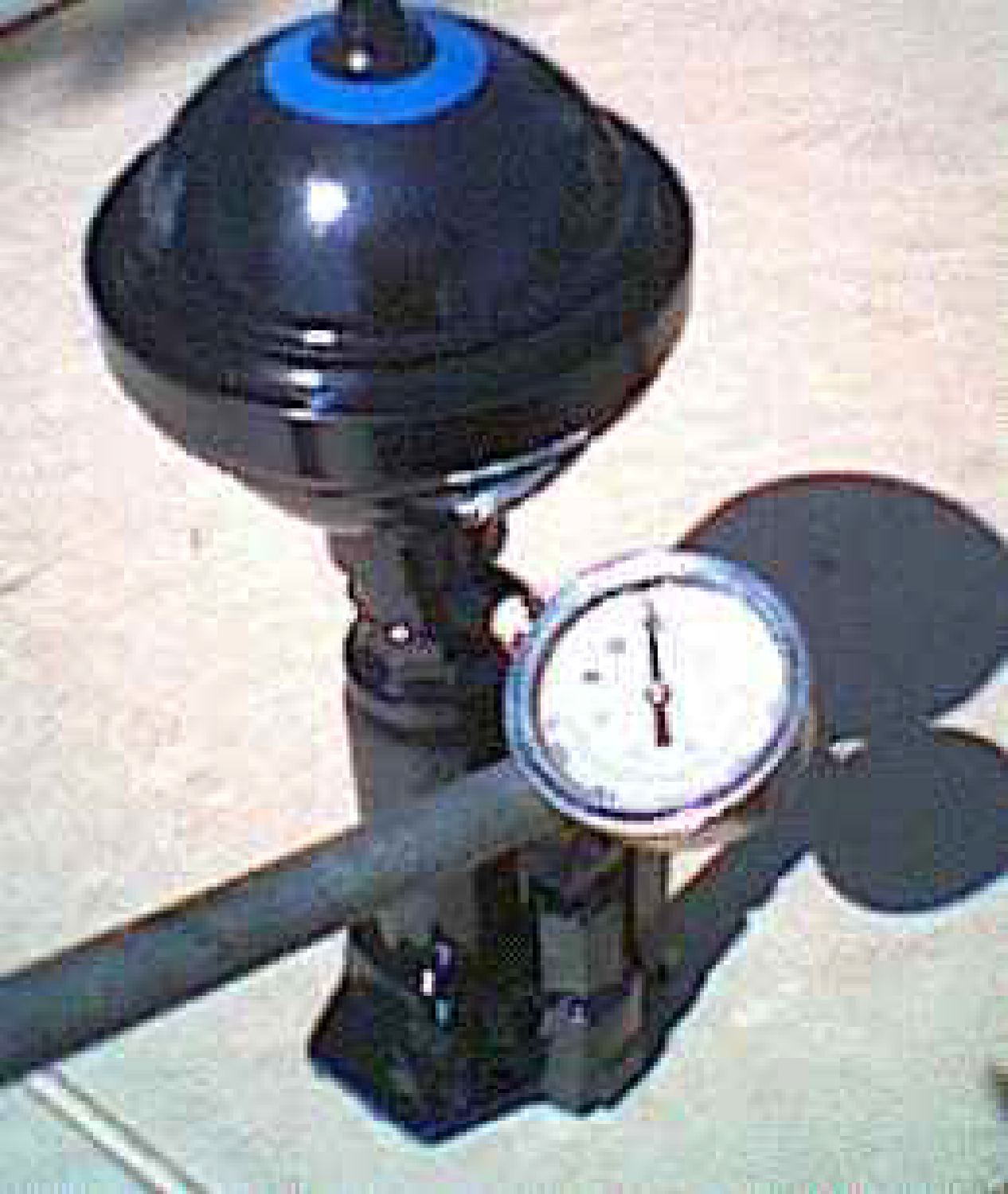From: "Bob Alexander" <sloughds@yahoo.com.au>

Hi folks,

I've put 2 \*rough\* drawings in the photos section, beside the Tool of the week pic, in the "A Tool Box" album, "Tool of the week" sub album.

I suggest you print them out as your printer may give better clarity then the screen pic.

Things to note: Exact dimensions and "how to do it" depend on the constructional details and dimensions of the jack you start with. You only need a small one.

Drill through piston, at least a 3mm hole. "A" Cut a circlip groove in the piston. (a lathe is best, but you might improvise with a hacksaw) Use a heavy duty circlip. "B" Because I did use a lathe, I also cut a thread on the top of the piston to take the threaded boss. You might be able to braze, silver solder or weld a boss on, but be careful not to overheat the O-ring in the retaining head. "C" This is the socket for the gauge. Most gauges are 1/4" pipe thread. You might be able to buy a socket from the same supplier as the gauge. The gauge should be designed for hydraulic applications and go up to 100 Bar (1500 psi)

"D" I silver soldered the modified extension tube to the threaded boss.

You might be able to weld the extension tube straight to the piston, and not use a boss piece.

Fill it with your favourite fluid...... ( NO Shane, not beer!)

Make a plug from the base of an old sphere, or extension tube, to seal the top when its not in use.

Anything else I forgot to mention?

I plan to have a "tool of the week" fairly regularly, but I ask that if others have a clever gismo they think suitable, jump in & I'll take a week off.

I'll remove the pics afer a couple of weeks, so if you want it, make a copy, or ask..... I may still have it.